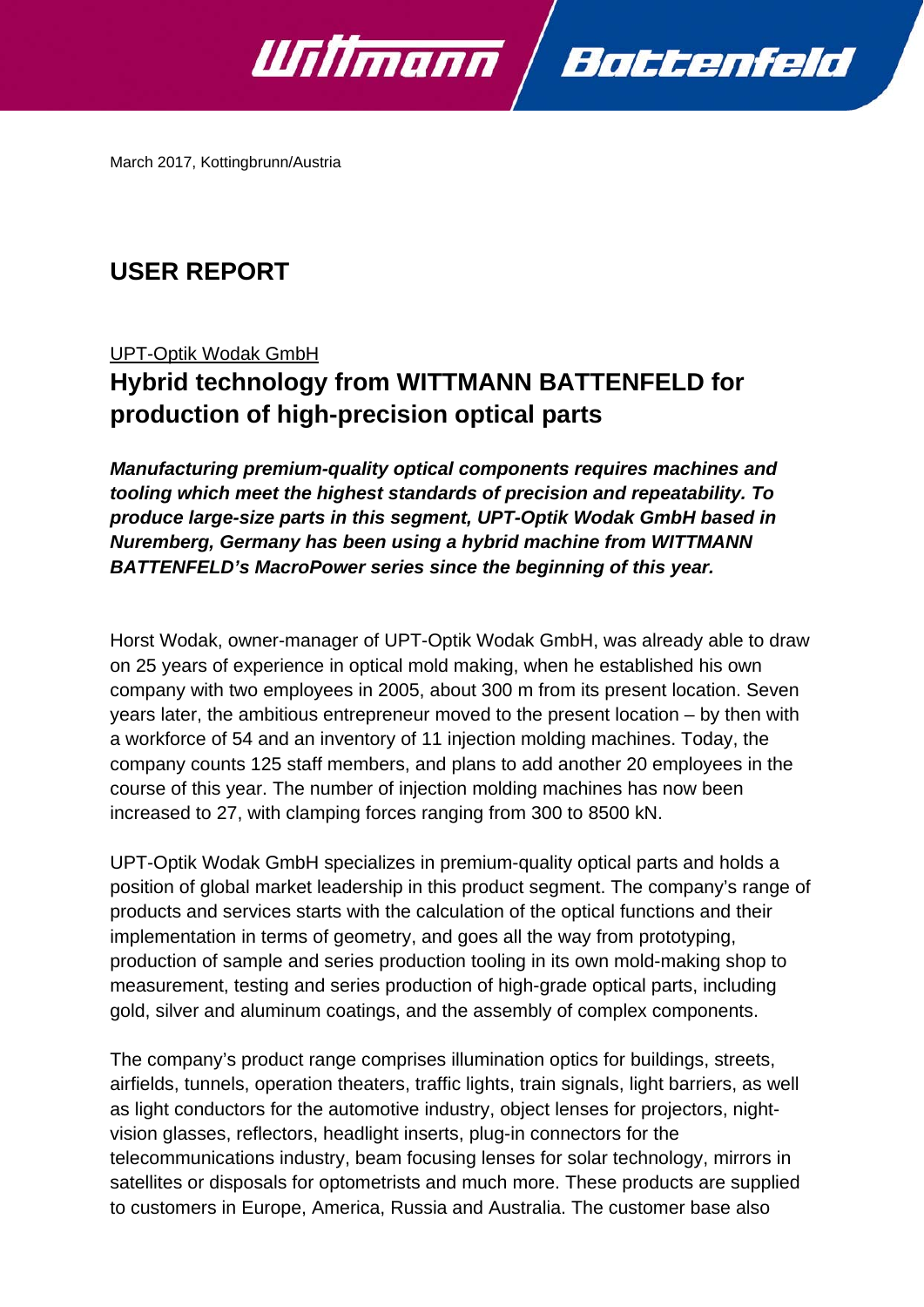

Willmann

The products of UPT-Optik Wodak are optical plastic parts in the high-end segment, whose precision and accuracy can only be surpassed by optical equipment made of glass. Manufacturing these products requires specific expert knowledge across the entire range of goods and services, but above all in mold making. Six ultra-precision machines are used in production, which are capable of milling and turning with an accuracy down to the sub-µm range. The company's measuring and testing equipment is also laid out for detecting the most minute deviations, in order to meet the required high quality standard for the products. All machines operate in airconditioned halls to ensure the high standard of precision for the parts produced.

Battenfeld

6 of the company's 27 injection molding machines operate in a class 10,000 clean room according to FED standard. In its injection molding department, UPT-Optik Wodak uses almost exclusively all-electric machines, since these offer the standard of precision, repeatability and cleanness the company requires for manufacturing its high-end products. According to Horst Wodak, the lower energy consumption of electric machines compared to hydraulic models and their lower sound level are also arguments in favor of using these machines.

Since November 2016, a hybrid machine model with 8,500 kN clamping force, a *MacroPower* E 850/5000 from WITTMANN BATTENFELD, has been operating at UPT-Optik Wodak to make large-sized, thick-walled optical parts. The production of these parts requires a machine which offers ultimate precision and repeatability on the one hand, on the other hand long holding pressure times must be ensured without overloading the drive modules. Thanks to its combination of a servo-hydraulic clamping unit with a servo-electric injection unit, the *MacroPower* E is the ideal equipment for a highly accurate injection process. To improve the closing function of the check valve for the long cycle times of up to 25 minutes, the machine is equipped with an active closing function for the check valve following dosing. Moreover, the optional EXPERT-Coining high-precision coining system offered by WITTMANN BATTENFELD is used on the *MacroPower* E installed at UPT-Optik Wodak. This system can actuate each pressure box individually to regulate platen parallelism, and thus achieve an even higher degree of precision. Moreover, the facility to inject melt in several places during a single injection process enables UPT-Optik Wodak to put on an extra layer with a second set of injection parameters, or to inject melt into two cavities.

Parts removal and depositing of parts on a conveyor belt is handled by a W843 pro robot from WITTMANN. Thanks to its reinforced profiles, this robot comes with a high load capacity, which is required not so much by the part weight, but rather in order to remove the parts safely from the mold with their very solid piece of sprue.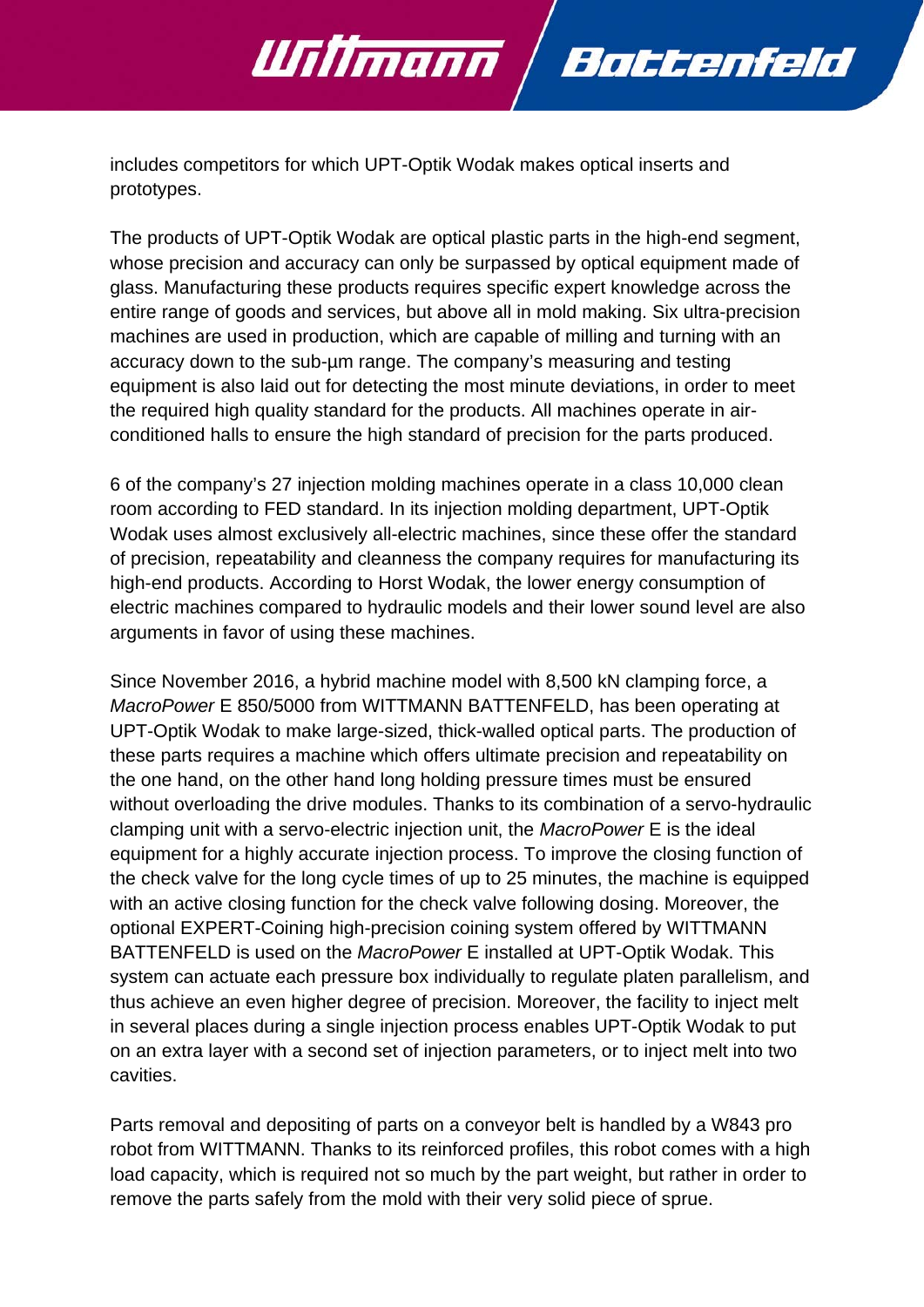

Following on-site tests at his company, Horst Wodak is very satisfied with the performance of the *MacroPower* E. "The *MacroPower* E meets our stringent requirements in terms of precision and repeatability and shows excellent performance in handling the required holding times", he comments. Furthermore, Wodak appreciates the machine's low energy consumption, its smooth, quiet running and last, but not least, the compact design of this large machine as well as its easy, uncomplicated operation via the UNILOG B6 control system.





**Fig. 1 and 2:** Ultra-precision milling machines to produce high-precision surfaces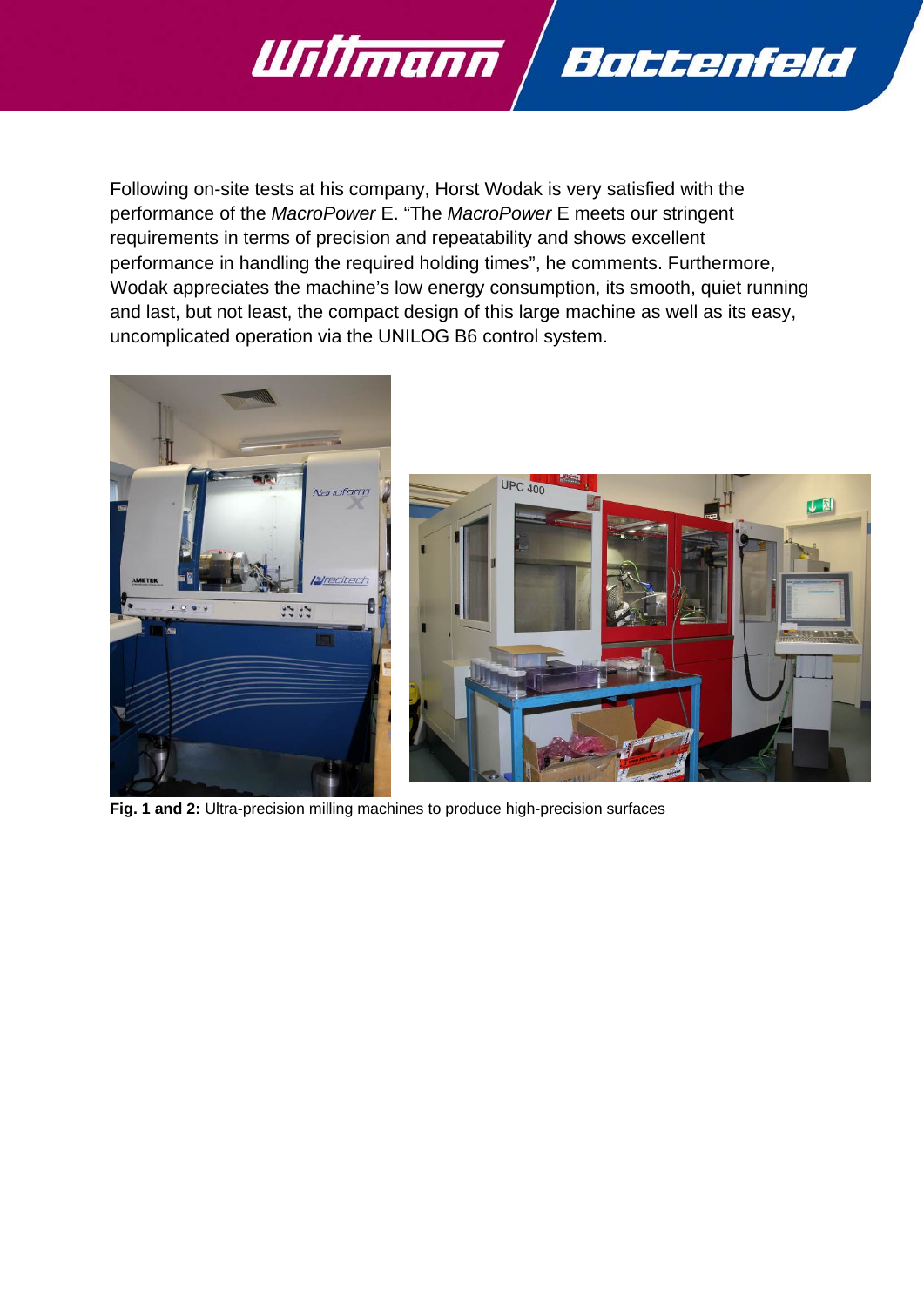



**Fig. 3:** *MacroPower* E 850/5000 with WITTMANN robot and parts deposit belt



**Fig. 4:** f.l.t.r.: Marcus Otto, WITTMANN BATTENFELD salesman, and Horst Wodak, Owner-Manager of UPT-Optik Wodak GmbH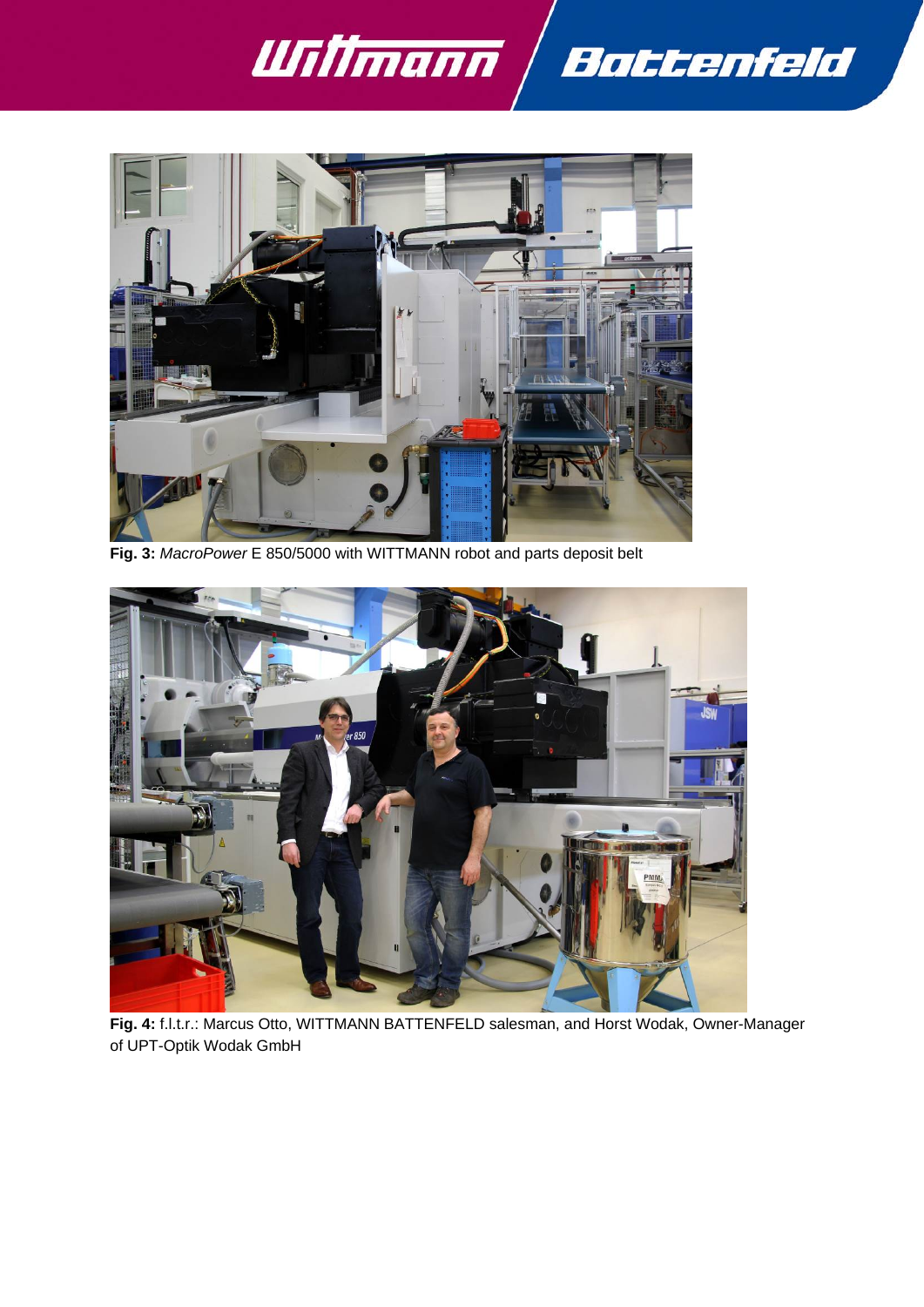



**Fig. 5:** Removal of an optical light conductor produced on the *MacroPower* E from the mold



**Fig. 6:** Product example: lens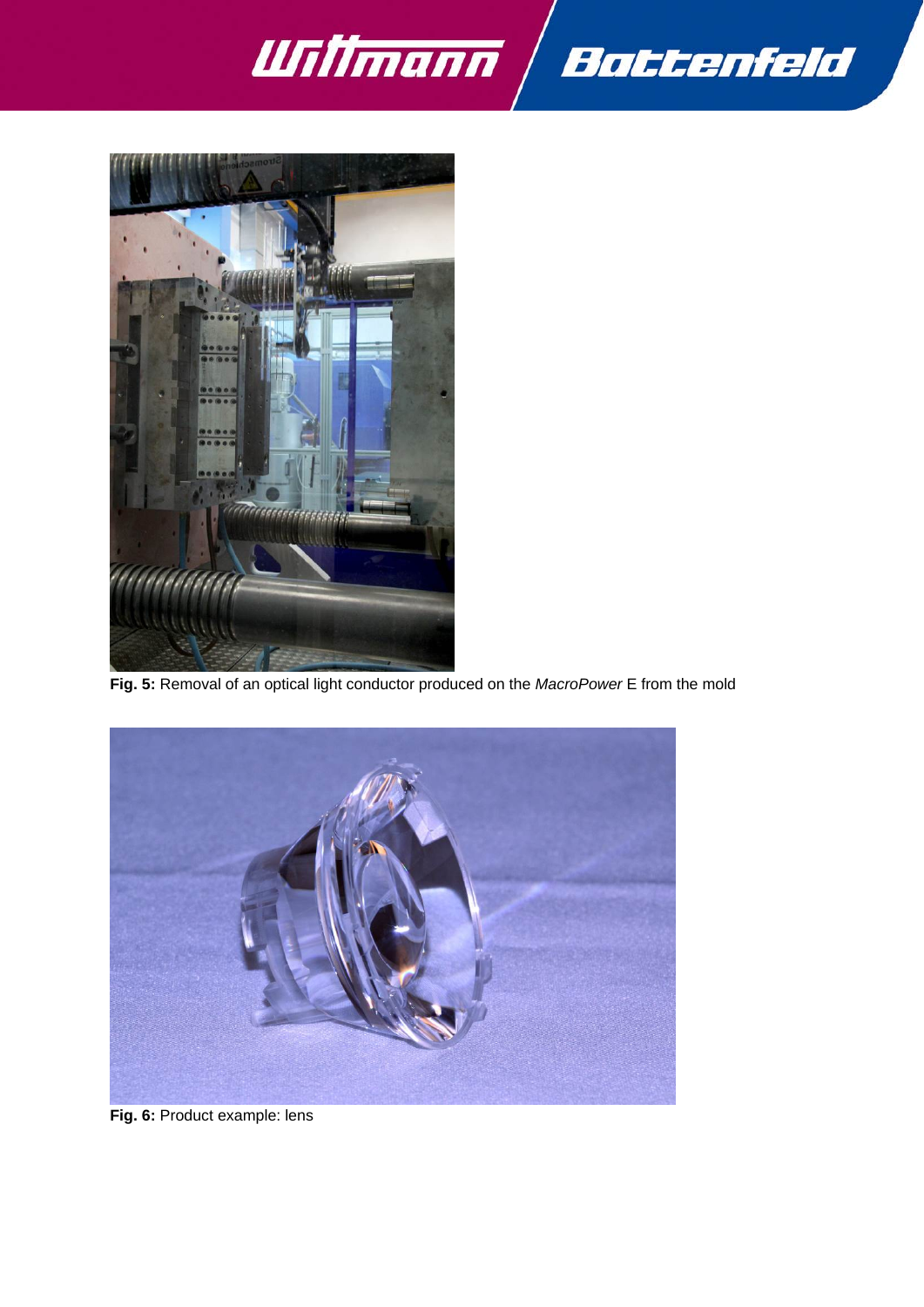



**Fig. 7:** Illumination optics for the building industry – produced on the *MacroPower* E from WITTMANN BATTENFELD

### **The WITTMANN Group**

The WITTMANN Group is a worldwide leader in the manufacturing of injection molding machines, robots and peripheral equipment for the plastics industry. Headquartered in Vienna/Austria, the WITTMANN Group consists of two main divisions, WITTMANN BATTENFELD and WITTMANN, which operate 8 production facilities in 5 countries, including more than 33 direct subsidiary offices located in all major plastics markets around the world.

WITTMANN BATTENFELD focuses on independent market growth in the manufacturing of state-of-the art injection molding machines and process technology, providing a modern and comprehensive range of machinery in a modular design that meets the actual and future requirements of the plastic injection molding market.

WITTMANN's product range includes robots and automation systems, material handling systems, dryers, gravimetric and volumetric blenders, granulators, mold temperature controllers and chillers. With this comprehensive range of peripheral equipment, WITTMANN can provide plastics processors with solutions that cover all production requirements, ranging from autonomous work cells to integrated plantwide systems.